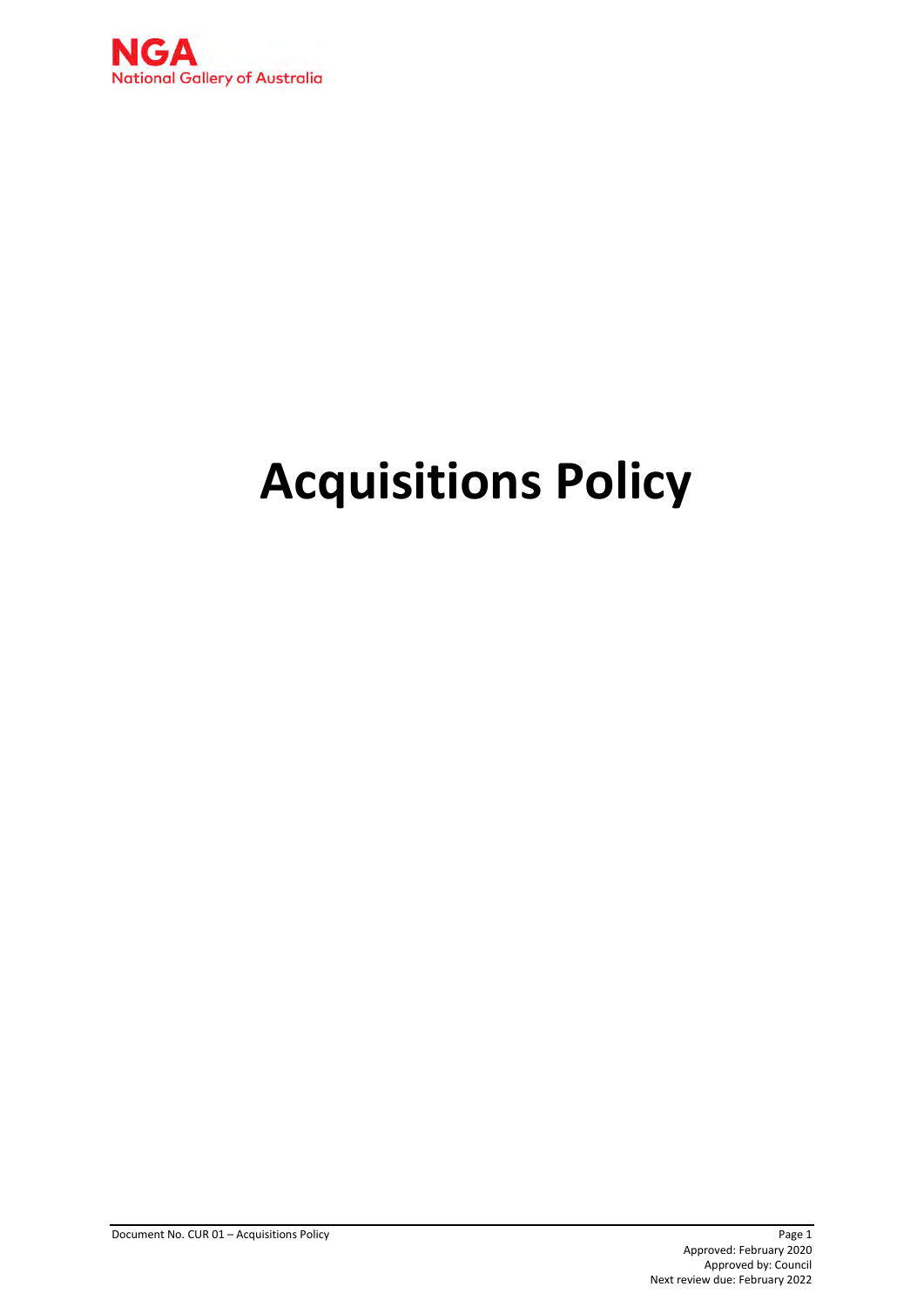

# **Summary**

| <b>Name of Policy</b>                 |                                                                                   |
|---------------------------------------|-----------------------------------------------------------------------------------|
| <b>Description of Policy</b>          | <b>Acquisitions Policy</b>                                                        |
| Policy applies to                     | ⊠ NGA wide                                                                        |
|                                       | $\square$ Specific (eg. Department)                                               |
| <b>Policy Status</b>                  | $\Box$ New policy                                                                 |
|                                       | $\boxtimes$ Revision of Existing Policy (previously Art                           |
|                                       | <b>Acquisition Policy)</b>                                                        |
| <b>Approval Authority</b>             | <b>Director</b>                                                                   |
| Responsible Officer                   | Assistant Director, Curatorial and Exhibitions                                    |
| Contact area                          | <b>Curatorial and Exhibitions</b>                                                 |
| Date of Policy Review*                | February 2022                                                                     |
| Related Policies, Procedures,         | <b>NGA Act 1975</b>                                                               |
| <b>Guidelines and Local Protocols</b> | Public Governance, Performance and                                                |
|                                       | <b>Accountability Act 2013</b>                                                    |
|                                       | <b>Financial Delegations</b>                                                      |
|                                       | Aboriginal and Torres Strait Islander Cultural                                    |
|                                       | <b>Rights and Engagement Policy</b>                                               |
|                                       | Due Diligence and Provenance Policy                                               |
|                                       | <b>Deaccessioning Policy</b>                                                      |
|                                       | <b>Research Library Collection Development Policy</b>                             |
|                                       | <b>Research Archive Acquisition Policy</b>                                        |
|                                       | The Copyright Act 1968                                                            |
|                                       | The Privacy Act 1988                                                              |
|                                       | Australian Best Practice Guide to Collecting                                      |
|                                       | <b>Cultural Material 2015</b>                                                     |
|                                       | Collections Law: Legal issues for Australian                                      |
|                                       | *Unless otherwise indicated, this policy will still apply beyond the review date. |

# **Approvals**

| <b>Position</b>           | <b>Name</b>        | <b>Endorsed</b> | <b>Date</b> |
|---------------------------|--------------------|-----------------|-------------|
| <b>Assistant Director</b> | Natasha Bullock    | Yes             | 24 Jan 2020 |
| <b>Director</b>           | Nick Mitzevich     | Yes             | 28 Jan 2020 |
| Council                   | <b>Ryan Stokes</b> | Yes             | 7 Feb 2020  |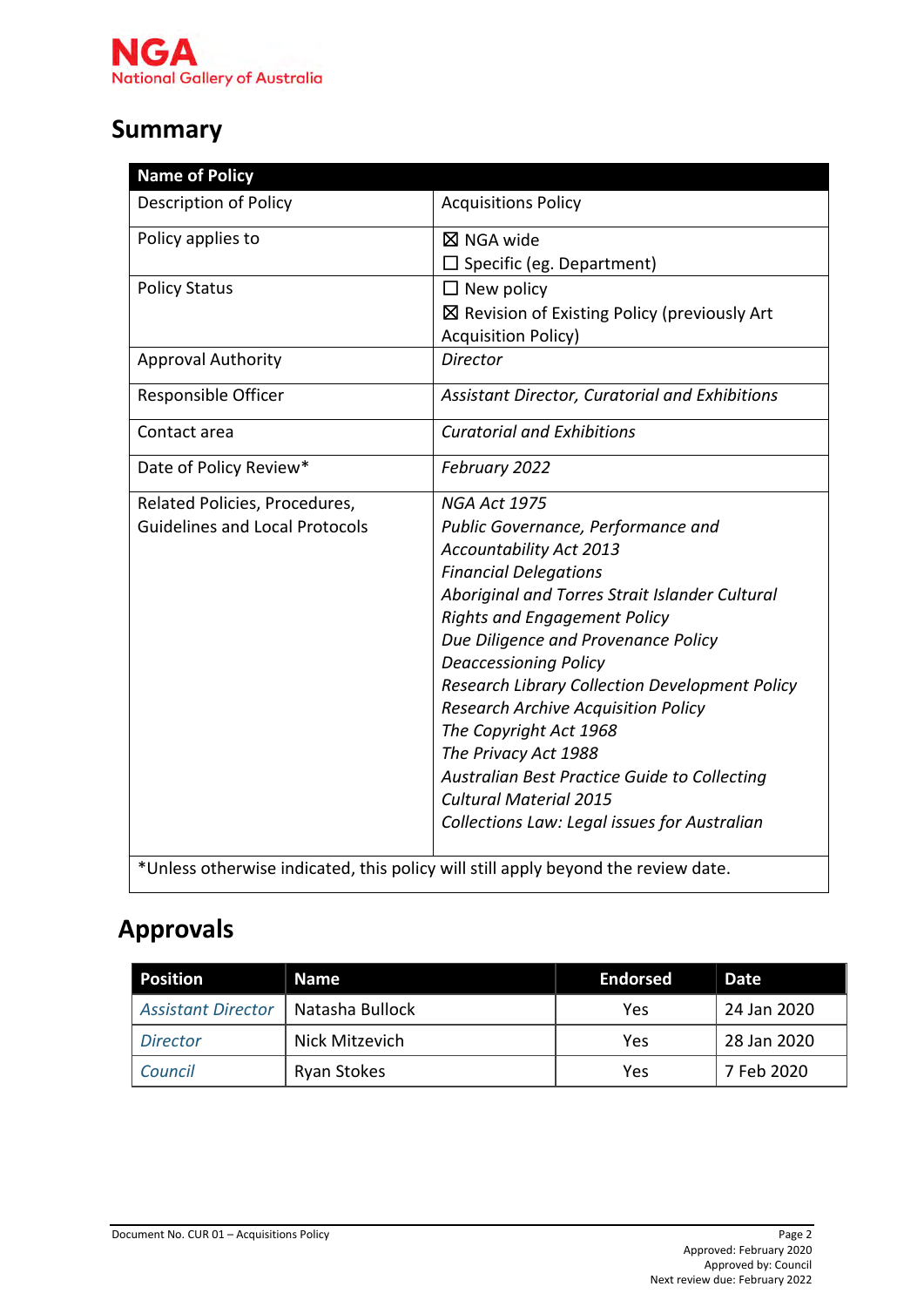

# **Table of Contents**

| 1.  |                                                                             |  |  |  |  |
|-----|-----------------------------------------------------------------------------|--|--|--|--|
| 2.  |                                                                             |  |  |  |  |
| 3.  |                                                                             |  |  |  |  |
| 4.  |                                                                             |  |  |  |  |
| 4.1 |                                                                             |  |  |  |  |
| 4.2 |                                                                             |  |  |  |  |
| 4.3 |                                                                             |  |  |  |  |
|     | 4.4                                                                         |  |  |  |  |
|     | 4.5                                                                         |  |  |  |  |
|     | 4.6                                                                         |  |  |  |  |
|     | Acquisition for purposes other than entering into the Collections 14<br>4.7 |  |  |  |  |
|     | 4.8                                                                         |  |  |  |  |
| 5.  |                                                                             |  |  |  |  |
| 6.  |                                                                             |  |  |  |  |
|     |                                                                             |  |  |  |  |
|     |                                                                             |  |  |  |  |
|     |                                                                             |  |  |  |  |
|     |                                                                             |  |  |  |  |
|     |                                                                             |  |  |  |  |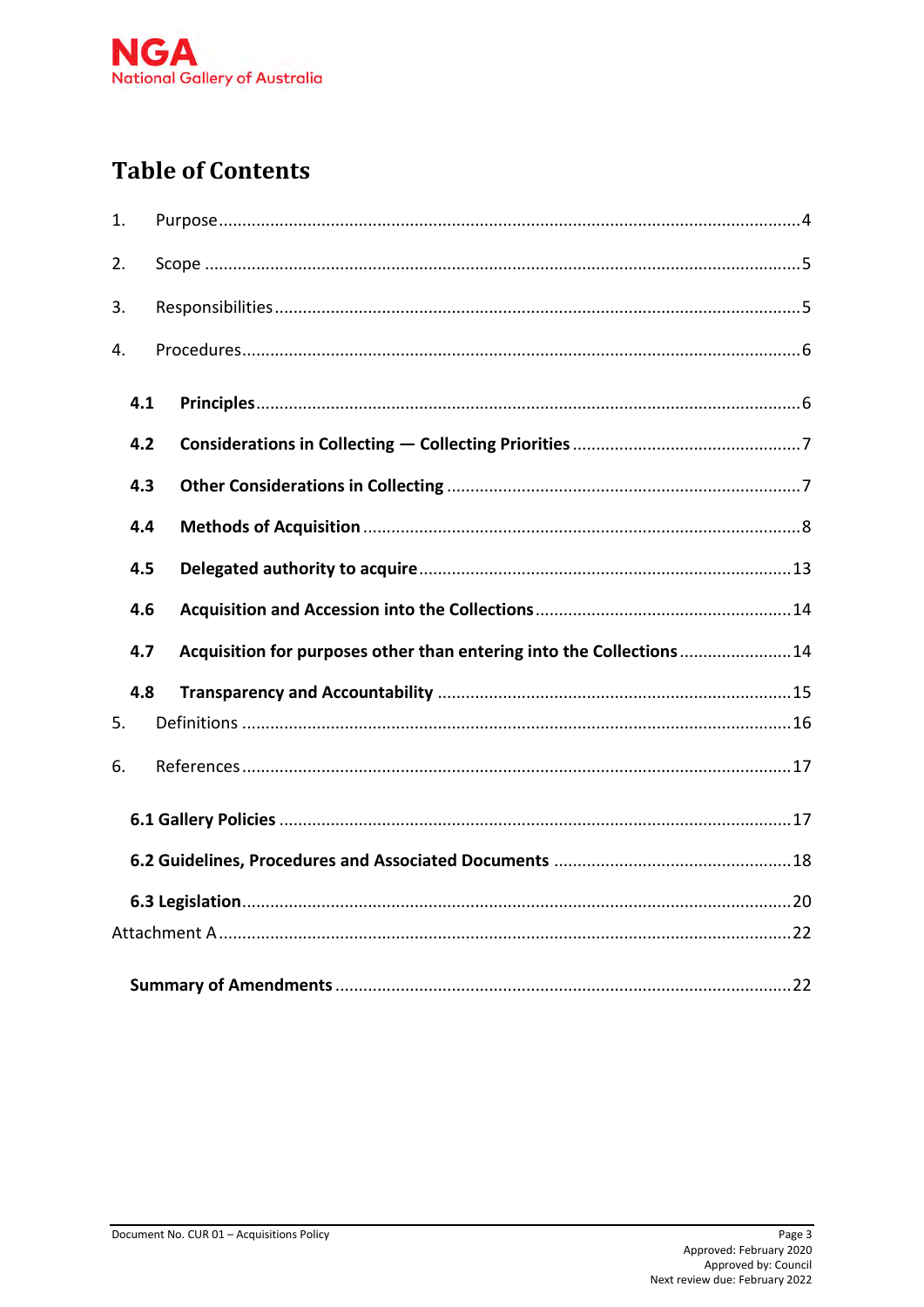

# <span id="page-3-0"></span>**1. Purpose**

The Gallery and its functions are determined by the *National Gallery Act 1975* (the Act)*.* The principal functions of the Gallery, as outlined in s6 of the Act, are to develop and maintain a national collection of works of art and to exhibit, or make available for exhibition by others, works of art from the national collection. Giving emphasis to the visual art of Australia, Europe and North America as well as Asian and Pacific countries, the development of the collection is essential to ensuring that the Gallery remains a vibrant, living entity. The Gallery's Study Collection (previously Art Archive) supports these objectives, providing a comprehensive context for Australian and international art held in the national collection.

Acquisition of works of art and other collection material is conducted in accordance with the powers afforded to the Gallery under the Act and this occurs within an accepted approval and management framework. The Gallery acquires collection material by various methods and is committed to ensuring that all acquisitions are negotiated and managed on terms that are ethical and transparent to public scrutiny. This policy sets out the principles the Gallery models and factors it will consider when developing its collections.

The objectives of this policy are to ensure that:

- (a) the Gallery advances its mission to enhance and develop the collections;
- (b) the Gallery applies rigorous, ethical and accountable standards in the consideration, assessment and negotiation of acquisitions;
- (c) acquisitions are considered and approved in accordance with established delegated authority;
- (d) staff have clear procedures regarding interactions with vendors, artists, donors, gallerists and auction houses.

These objectives are to be achieved by ensuring that the Gallery:

- (a) acquires material that fits within its collecting priority areas;
- (b) obtains valid title to material acquired for the collections; and
- (c) avoids any act or omission that may compromise its position and reputation for integrity.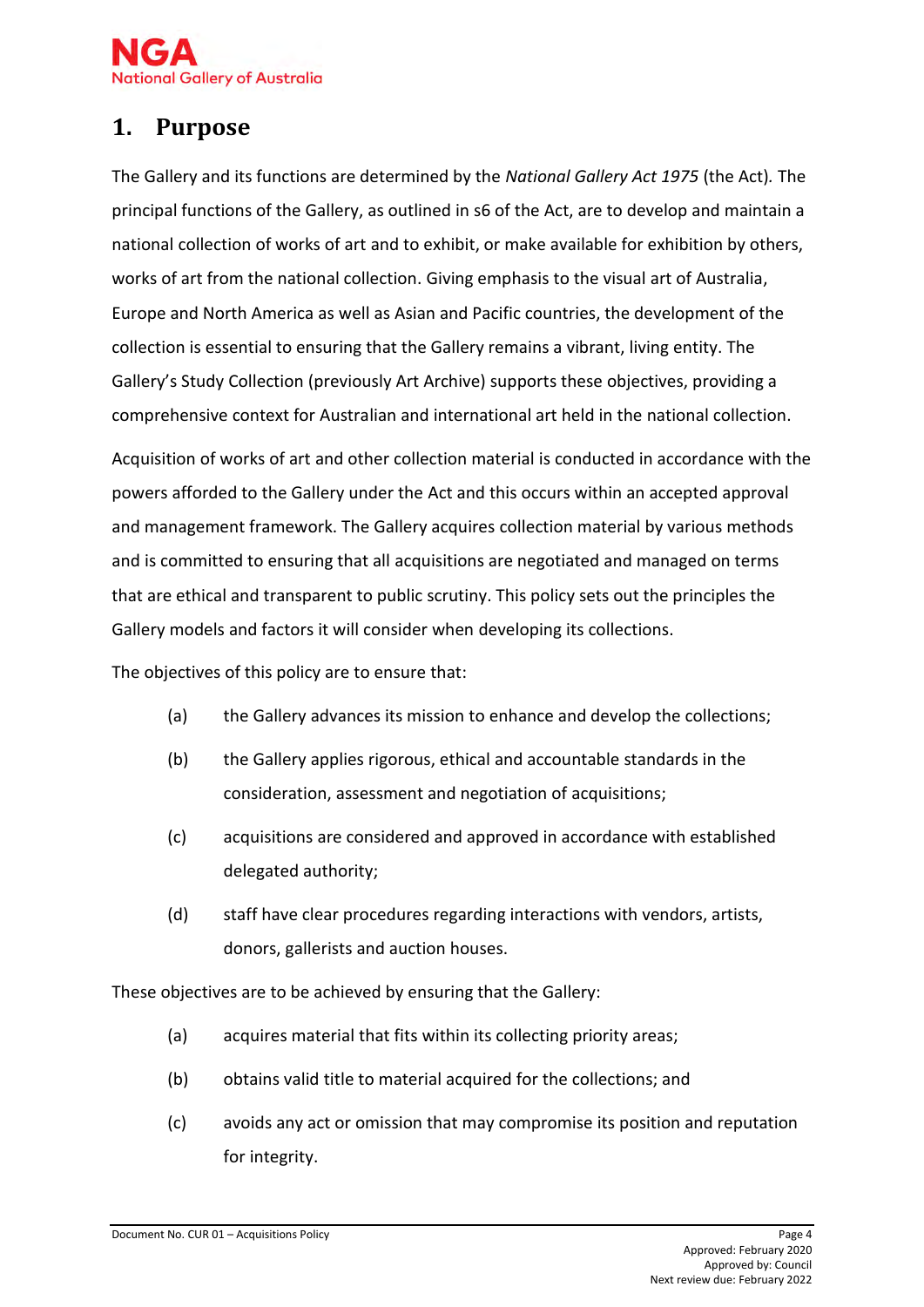

# <span id="page-4-0"></span>**2. Scope**

This policy applies to all activities relating to the acquisition of works of art and other material into the Gallery's national collection of art (also referred to as the permanent collection) and Study Collection (previously Art Archive).

# <span id="page-4-1"></span>**3. Responsibilities**

**Curators:** review and assess potential collection material for title, significance and condition and prepare acquisition submissions for the consideration of the Assistant Director, Curatorial and Exhibitions, Director, Council and, where necessary, the minister responsible for the arts.

**Assistant Director, Curatorial and Exhibitions:** in consultation with the Director oversees the selection of material proposed for collection as well as sustainable collection development and ensures that processes for acquisition are undertaken in accordance with this policy and related policies, plans and procedures.

**Director:** reviews and approves proposed acquisitions within the Director's delegation or makes a recommendation regarding the proposed acquisition to the Council Chair, the Collections Committee Chair, the Collections Committee or, where necessary, the minister responsible for the arts.

**Council Chair:** with the Director reviews and approves proposed acquisitions within the Council Chair and Director's delegation, or where necessary makes a recommendation regarding the proposed acquisition to the minister responsible for the arts.

**Collections Committee Chair:** with the Director and Council Chair reviews and approves proposed acquisitions within the Council Chair, Collections Committee Chair and Director's delegation.

**Collections Committee:** reviews and approves proposed acquisitions within the Council's delegation, or makes a recommendation to the minister responsible for the arts regarding the proposed acquisition.

**Minister responsible for the arts:** reviews and approves proposed acquisitions that exceed the Council's delegation.

**Governance and Reporting Manager:** ensures Council acquisition process is documented.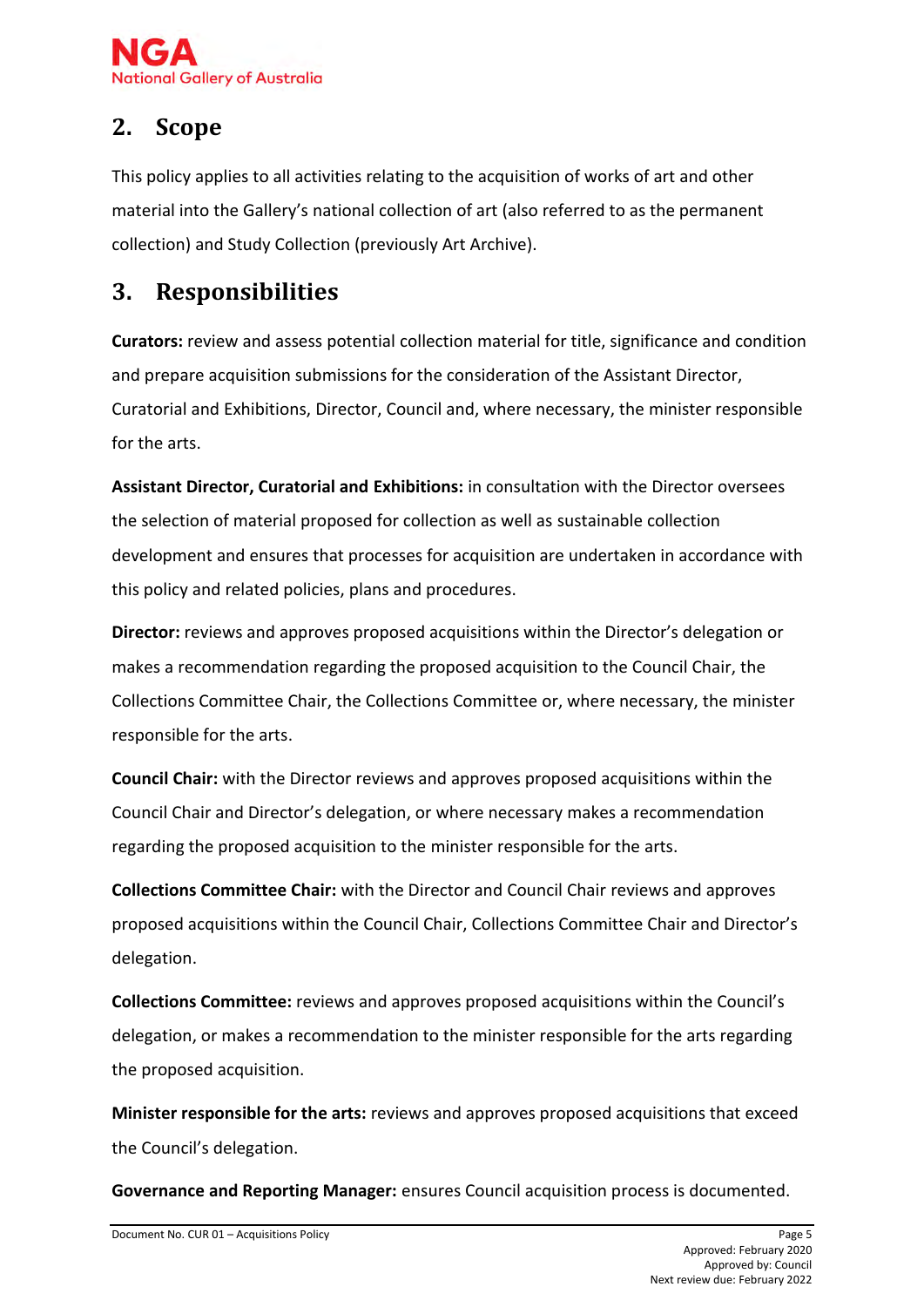

**Head of Registration:** ensures all documentation of acquisition is completed.

# <span id="page-5-0"></span>**4. Procedures**

### <span id="page-5-1"></span>**4.1 Principles**

The development of the collections is essential to ensuring the Gallery fulfils the functions prescribed by the Act. It acquires works of art for the national collection that fit within identified collecting areas, are of singular outstanding quality, have an enduring influence and legacy and that enhance the stature and relevance of the collection. The Study Collection (previously Art Archive) acquires works of art and other material that support these objectives, providing a comprehensive context for the works of art held in the national collection. The Study Collection comprises works of art and other material acquired for the purpose of study or research, that support, or relate to, works of art or artists represented in the national collection. The Study Collection includes, but is not limited to, material such as artists' books, audio visual items, publications, objects, photographs, collages, drawings and other material.

The Gallery ensures that all acquisitions are negotiated and managed on terms that are ethical and maintain the Gallery's standing and reputation for collecting excellence in the public and the museum community, both nationally and internationally. In developing its collections, the Gallery seeks to ensure that it legally acquires authentic material with valid title and an established chain of ownership.

The Gallery recognises the UNESCO *Convention on the Means of Prohibiting and Preventing the Illicit Import, Export and Transfer of Ownership of Cultural Property 1970* (the Convention) and acknowledges that Australia is a signatory to the Convention. The Gallery also recognises and is bound by the terms of the *Protection of Moveable Cultural Heritage Act 1986* and is guided by the International Council of Museums (ICOM) *Code of Ethics*, Museums Australia *Code of Ethics* and the Australian *Best Practice Guide to Collecting Cultural Material*.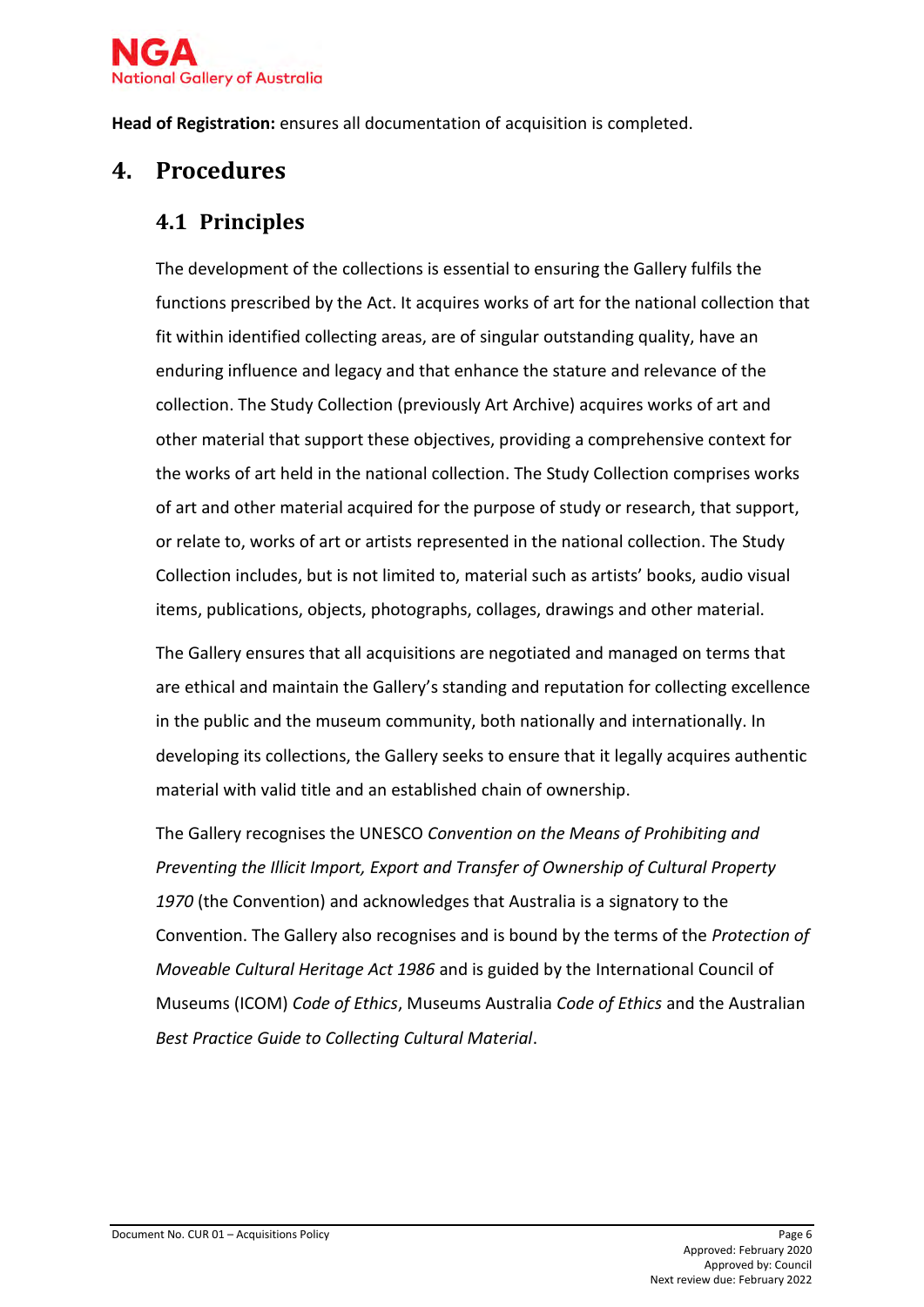# <span id="page-6-0"></span>**4.2 Considerations in Collecting — Collecting Priorities**

The Gallery's founding document is the 1966 'Lindsay Report' from the National Art Gallery Committee of Inquiry. That report, mindful of other Australian state collections, placed its greatest emphasis on:

- (a) modern art worldwide
- (b) the whole of Australian art
- (c) works of art representing the high cultural achievement of Australia's neighbours in southern and eastern Asia and the Pacific Islands.

Today, the Gallery aims to acquire an ambitious range of works of art that enhance and develop the existing collection of Australian and international art. The Gallery will continue its program of acquiring major works of art in accordance with the Act and the *Vision for the national collection*. Works of art proposed for acquisition must fit the Vision for that collecting area, which is established by consultation between curatorial and executive staff and endorsed by the governing Council.

### <span id="page-6-1"></span>**4.3 Other Considerations in Collecting**

#### **4.3.1 Provenance**

When considering acquiring material for the collections, the Gallery will practise, and be prepared to show that it has practised, the highest standards of due diligence. As a general principle, the Gallery will not acquire material through any means or methods unless it can acquire valid title. To establish the provenance of the material and the veracity of title, the curator will carry out thorough research before proposing the material for acquisition in accordance with the established Due Diligence and Provenance Policy and Procedures.

#### **4.3.2 Condition and Care**

The Gallery will consider the factors that may impact on the condition, care and preservation of the material prior to its acquisition, including any issues or unusual costs in relation to: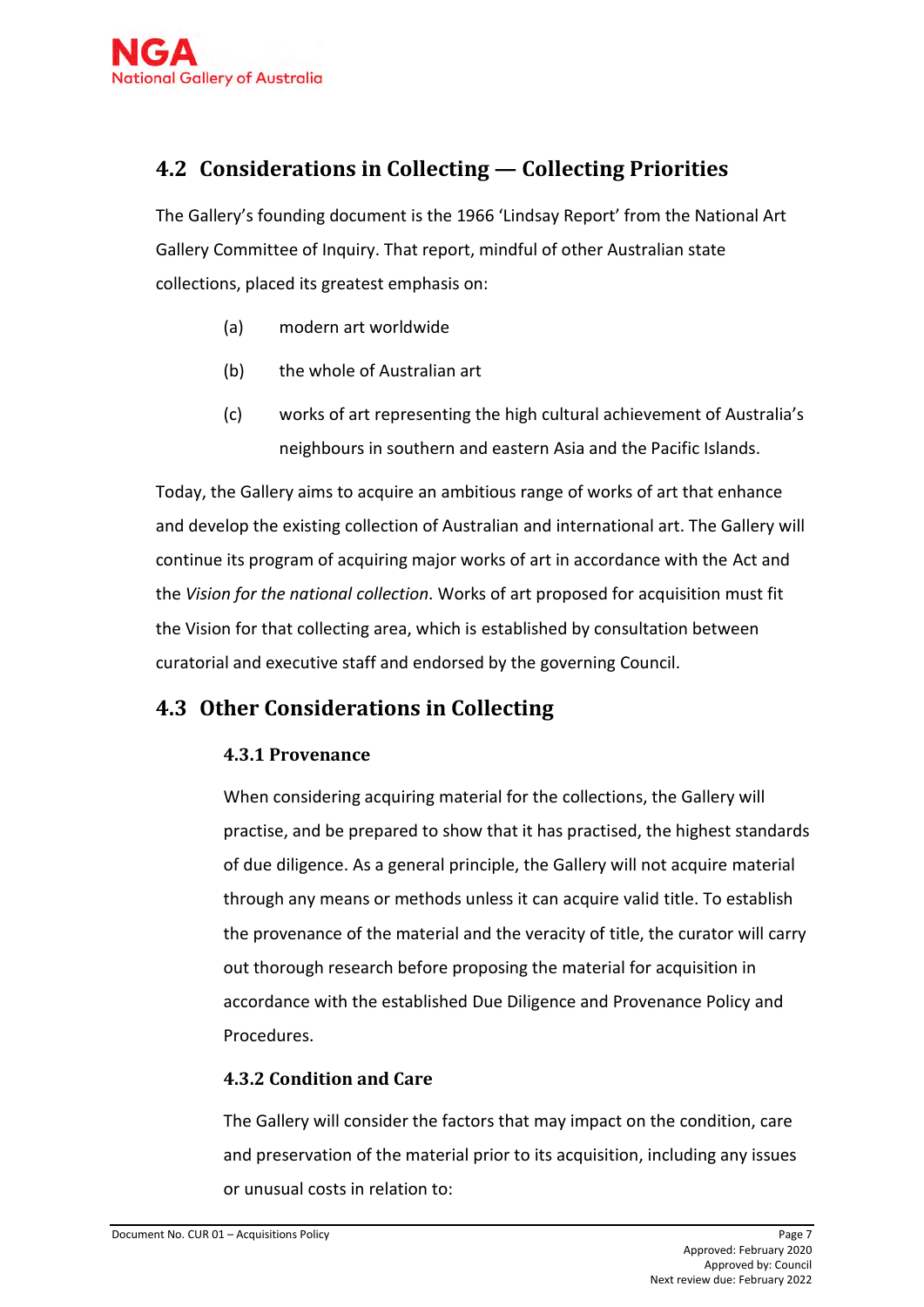

- (a) the current condition and/or long-term care of the work of art;
- (b) the storage and movement of the work of art, including but not limited to long-term storage issues and costs and workplace health and safety issues; and
- (c) documentation, display and loan.

#### **4.3.3 Conditional Acquisitions**

As a general rule, the Gallery does not accept acquisitions that carry restrictions or conditions. Donors and sellers will relinquish all proprietary rights to the material other than copyright. In extraordinary circumstances, exceptions may be made by the Council, on the recommendation of the Collections Committee. These exceptions may include custodial arrangements legally negotiated on a case-by-case basis.

#### <span id="page-7-0"></span>**4.4 Methods of Acquisition**

#### **4.4.1 Gift**

The Gallery undertakes to publish an image of any gifted work of art together with details of the work and the agreed credit line on the Gallery's website within a reasonable timeframe of receiving it. The Gallery will, on request, provide a publication-quality image free of charge to the donor for noncommercial use within the parameters of the Gallery's obligations as regards copyright.

#### **4.4.1A Outright Gift**

Any donation of material by a living individual or individuals, or an institution or organisation, is considered a gift.

To make a valid gift, there must be a clear intention on the part of the donor to transfer title and possession of the material and clear intent on the part of the Gallery to accept it. The transfer of both possession and title must be absolute and unencumbered. As a rule, the Gallery will not accept or recognise a gift where there is reserve to the donor of any power of control or revocation. In exceptional circumstances in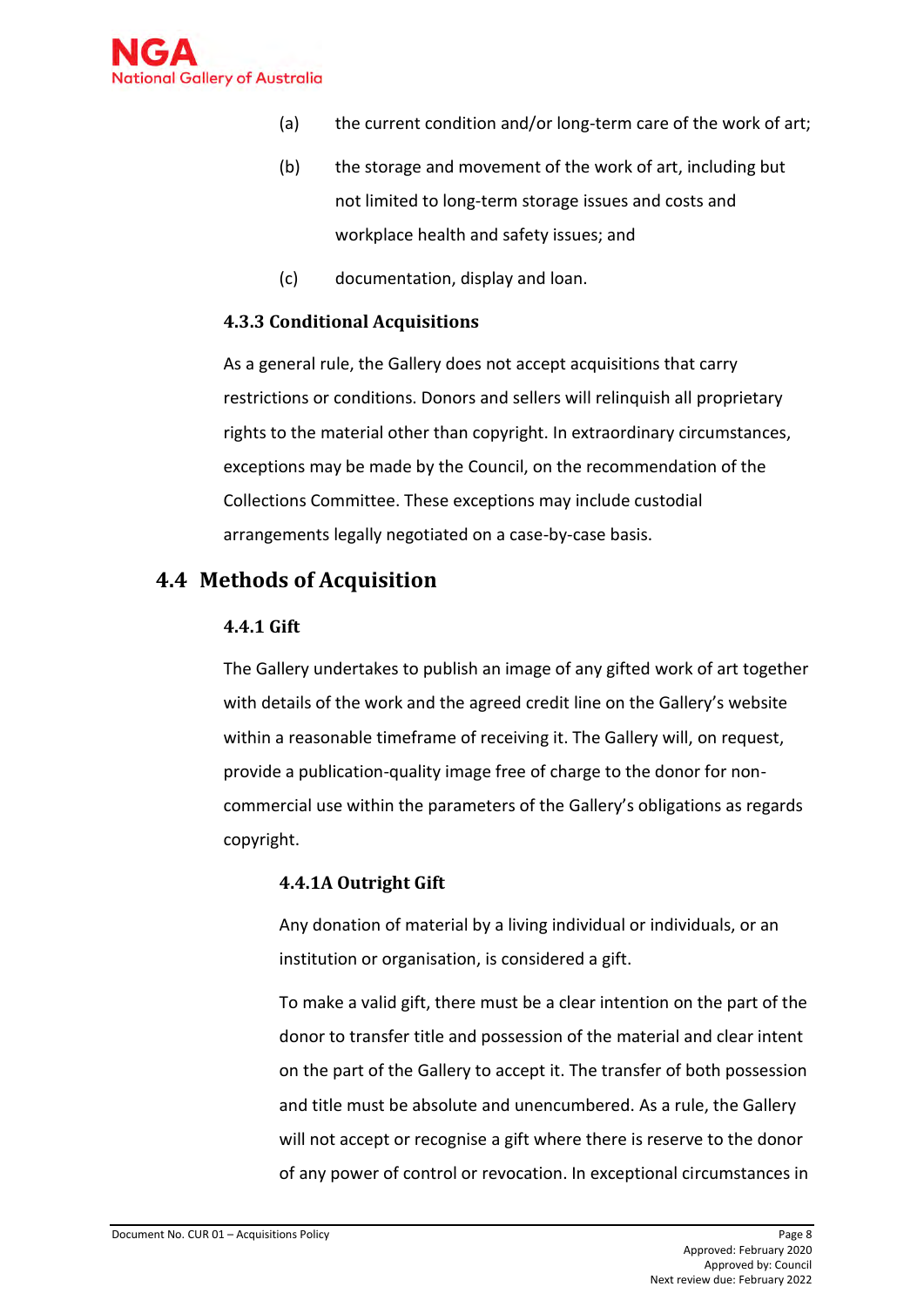

which the Gallery elects to accept an encumbered or restricted gift, the basis of this decision will be minuted by the Collections Committee and approved by the Council.

All donors are required to sign a Deed of Gift, evidencing full transfer of title and possession, providing the Gallery with a range of warranties and indemnities and affirming the agreement of both or all parties to the transfer and acceptance of title and possession of the work of art. If the Gallery elects to accept a gift with encumbrances or restrictions, such matters will be documented as variations to the Deed of Gift.

The Gallery also accepts gifts made under the Cultural Gifts Program. Such gifts are assessed against this policy and the Art Acquisition Strategy and must also meet the Cultural Gifts Program requirements, which include independent valuations, the details of which are outlined by the responsible government department. For donations made under the Cultural Gifts Program, the Certificate of Donation provided by the donor and the Donation Summary provided by the Gallery fulfil the role of the Gallery's Deed of Gift, which is not required for such gifts. Gifts are also accepted from the American Friends of the National Gallery of Australia, to which similar considerations apply.

#### **4.4.1B Promised Gift**

A donor may promise a gift to the Gallery during their lifetime. A promised gift is a commitment by the donor to give a work to the Gallery wherein part or all of the receipt of the gift is deferred until an agreed date(s) in the future. Gallery staff will work with the donor to assess the title and provenance of the promised gift to ensure that it meets due diligence and provenance requirements prior to acceptance of the promised gift by the Gallery.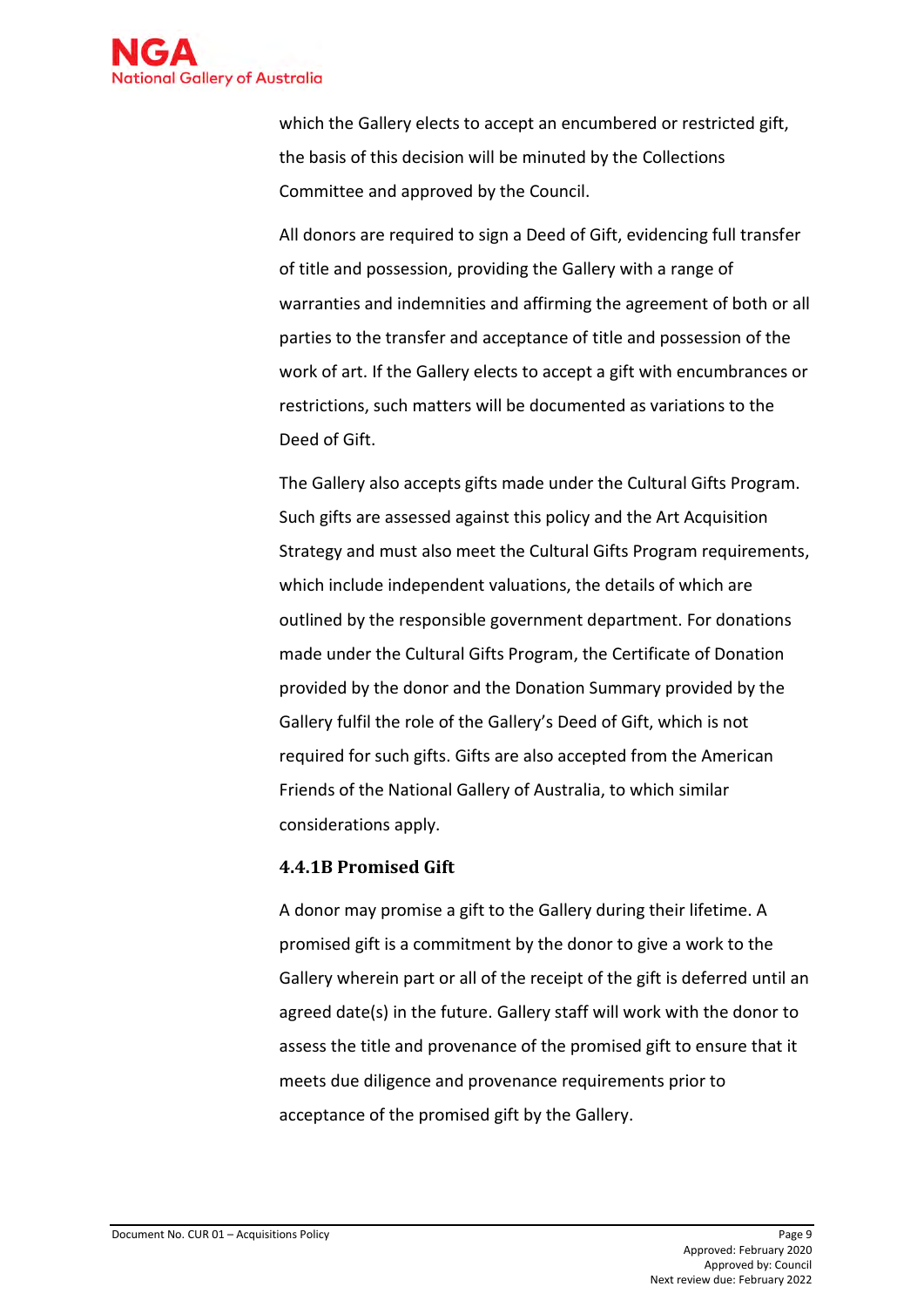

Title is retained in the material by the donor until such time as the gift is realised. The donor may retain physical possession until the gift is realised or may enter into loan arrangements with the Gallery. Unless in exceptional circumstances, the Gallery will only realise the promised gift after possession of the work of art has transferred to the Gallery in order to ensure that:

- (a) the material is complete and all components or parts have been received; and
- (b) the material is in an acceptable condition, consistent with the condition understood at the time the acquisition agreement was entered into.

Should the material not be in an acceptable condition, or in the event that other factors relating to the authenticity, provenance or attribution of the work are not as they were understood to be at the time of the agreement, the Gallery reserves the right to not proceed with acquisition.

#### **4.4.2 Purchase**

Material may be purchased for the purpose of accession into the collection.

### **4.4.2A Purchase from dealers, commercial galleries, shops, private individuals and companies**

Although warranty of title is implied in the sale of goods, a Purchase Agreement will be entered into, stipulating the warranties and undertakings the seller makes in relation to the title and authenticity of the material which they are selling, guaranteeing that it is free from restrictions, lien or encumbrances.

Unless in exceptional circumstances, the Gallery will pay for purchases after the material has been received and the Purchase Agreement completed by both parties in order to ensure that:

(a) the correct material has been received;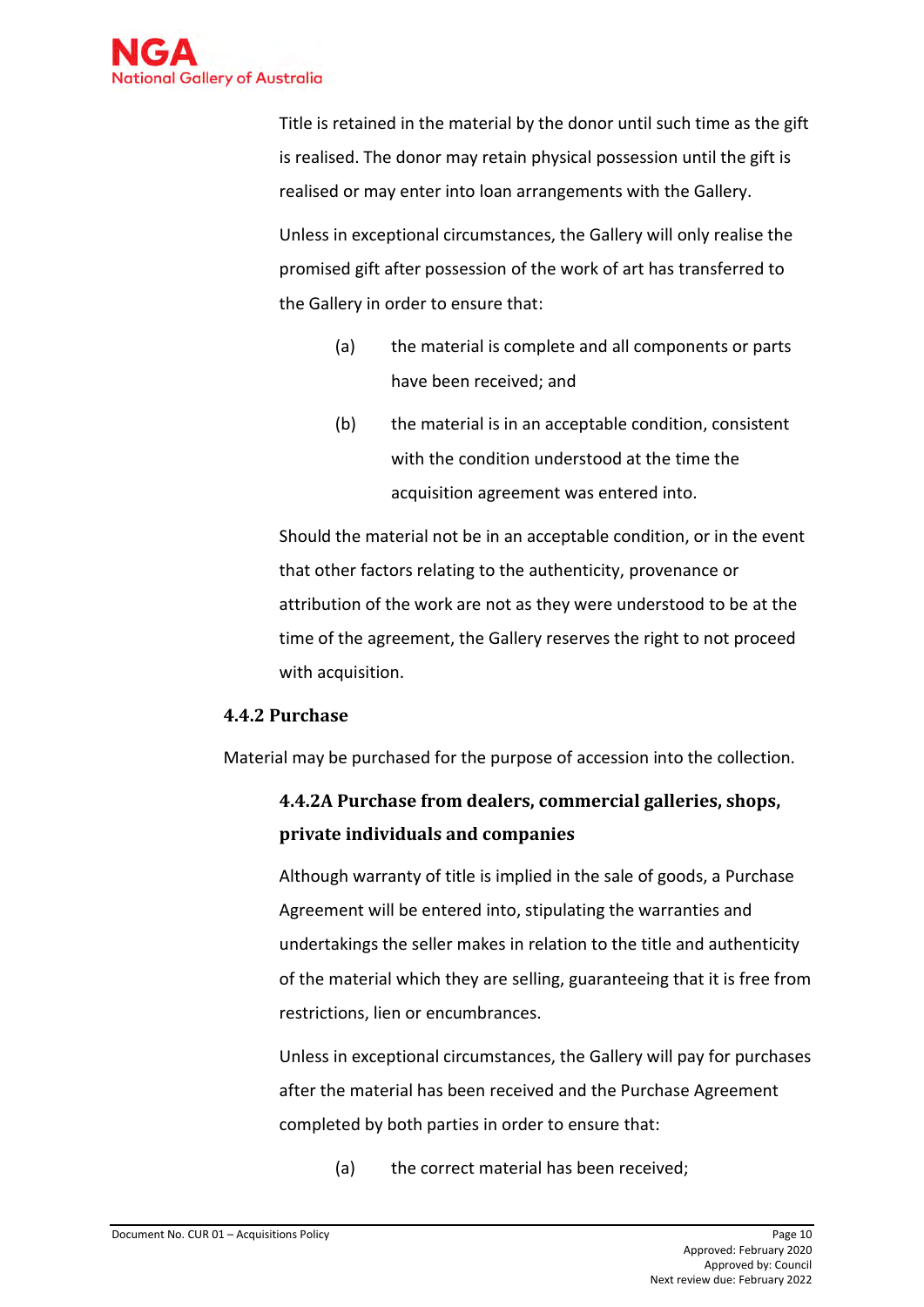

- (b) it is complete and all components or parts have been received; and
- (c) it is in an acceptable condition, consistent with the condition understood at the time the agreement to purchase was entered into.

In circumstances where part or full payment is required in order to secure the transfer of possession, acquisition approval must be obtained and the Purchase Agreement must be completed and approved by all parties prior to the payment being made.

#### **4.4.2B Purchase at Auction**

Works of art may be purchased at auction and, in such instances, purchases are made on the auction house's terms and are not formalised through a Purchase Agreement. The auction house's terms of sale must be evaluated for warranty of title and authenticity in accordance with this policy and established Due Diligence and Provenance Policy and Procedure.

#### **4.4.3 Bequest**

All, some or none of the material offered to the Gallery by bequest may be accepted for the purpose of entering into the collections. In accordance with the conditions of the bequest, material may be also acquired as property to be disposed of to benefit the collection. Where possible Gallery staff will work with the benefactor to assess the title and provenance of the bequest to ensure that it meets due diligence and provenance requirements prior to the realisation of the bequest.

For accepted bequests, a copy of the will, codicils and any other related documentation will be retained as part of the Gallery's records. Unsolicited bequests may be accepted for entry into the collections or as property to be disposed of to benefit the collections.

#### **4.4.4 Commission**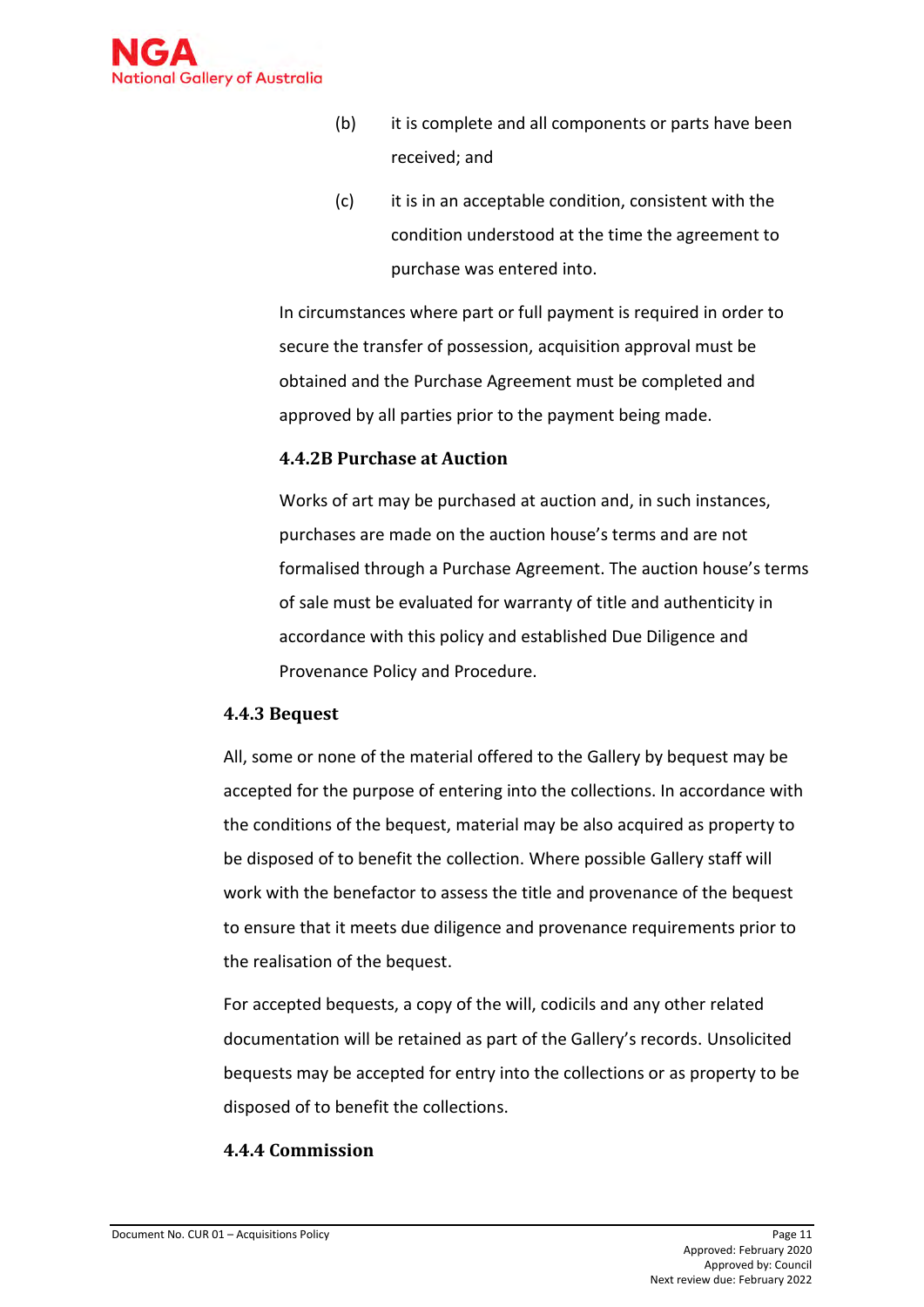

The Gallery may acquire works of art that it has commissioned from an artist. All commissions are submitted to Council for approval. The terms and conditions of a commission, including an option to acquire, are stipulated in the Commissioning Agreement established between the Gallery and the artist/s and approved by Council. Should the work of art be intended for acquisition, it is submitted to Council for acquisition after the work is completion. In exceptional circumstances, a commission may be presented to Council for acquisition and bypass the intent to commission requirement.

#### **4.4.5 Other Processes for Acquisition**

#### **4.4.5A Joint Ownership**

The Gallery recognises the potential benefits of joint ownership arrangements. The Gallery may undertake to acquire collection material jointly with another collecting institution. Any transactions involving binding terms for permanent or temporary joint ownership must be reviewed and approved by the Council through the Collections Committee. Binding terms must ensure that conditions for shared possession, preservation and conservation, storage conditions, display, insurance, outward loan, freight, packing, handling and other considerations for collection management and access are agreed.

The agreement must also make provision for first option for purchase of the remainder of the title in the work to be given to the coowner(s) in the event that either or any of the parties intends to dispose of their share, and that if this option is not taken that any new co-owner must be able to meet agreed museum-standard conditions in order to acquire part title of the work and agree to maintain appropriate custodial arrangements with the Gallery.

#### **4.4.5B Other**

Other forms of acquisition may be considered by the Council on a case-by-case basis. Any consideration of other forms of acquisition will be undertaken with reference to the principles of this policy.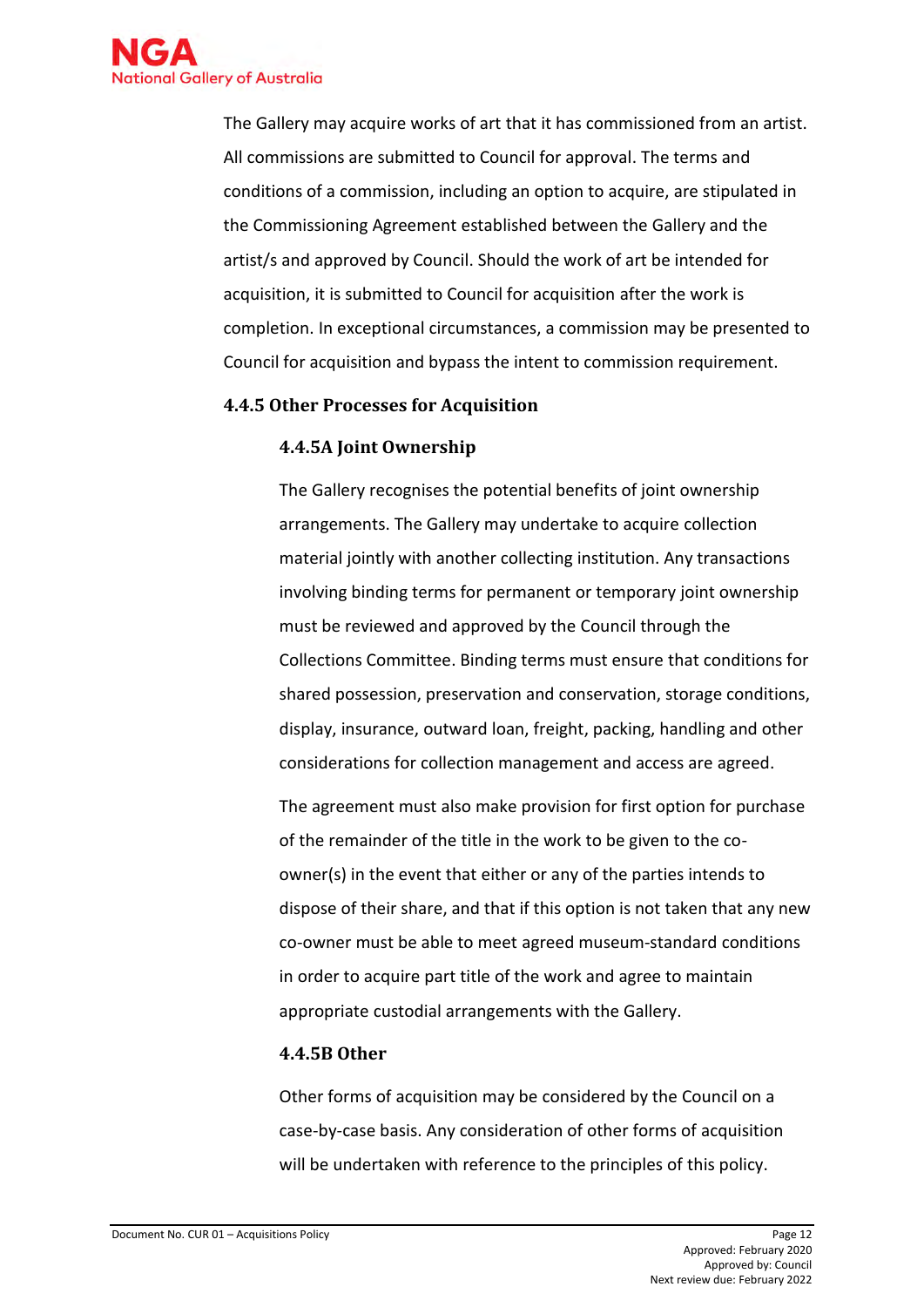

### <span id="page-12-0"></span>**4.5 Delegated authority to acquire**

Acquisitions must be approved by the relevant financial delegate. The total acquisition cost is inclusive of, for example, freight, packing, display and conservation.

Under the *National Gallery Act 1975*, the Council may approve acquisitions up to \$10 million (as at 1 January 2020). Proposed acquisitions over \$10 million must be first endorsed by the Council, then referred by the Chair of the Council to the Minister for approval.

The Director has delegated authority to approve acquisitions within established limits. The Director and the Chairs of the Council and Council Collections Committee together have a further delegation. A summary of works acquired under these delegations will be submitted to the next scheduled Collections Committee meeting.

All proposed acquisitions with a purchase price over these delegations must be presented to the Collections Committee for endorsement. Acquisition of a work of art offered for sale at auction with a price over the Director's delegation may be endorsed by the Collections Committee either at a scheduled meeting or by means of a memo outside the standard meeting cycle. Works of art acquired at auction and endorsed by memo will be re-presented for noting to the subsequent scheduled Collections Committee meeting, with appropriate due diligence research carried out prior to submission.

All acquisitions will be considered on their merit, considering the principles and terms of this policy and the details of the proposed acquisition outlined in the Submission for Acquisition. Prior to consideration by the Collections Committee, proposed acquisitions are approved by the Director and Assistant Director, Curatorial and Exhibitions. Acquisition submissions are prepared by the relevant curator after approval to proceed is issued by the Director and Assistant Director.

The decisions of the Collections Committee, including summary listings of works acquired by Director's delegation or at auction will be minuted and ratified by the Council at the subsequent meeting.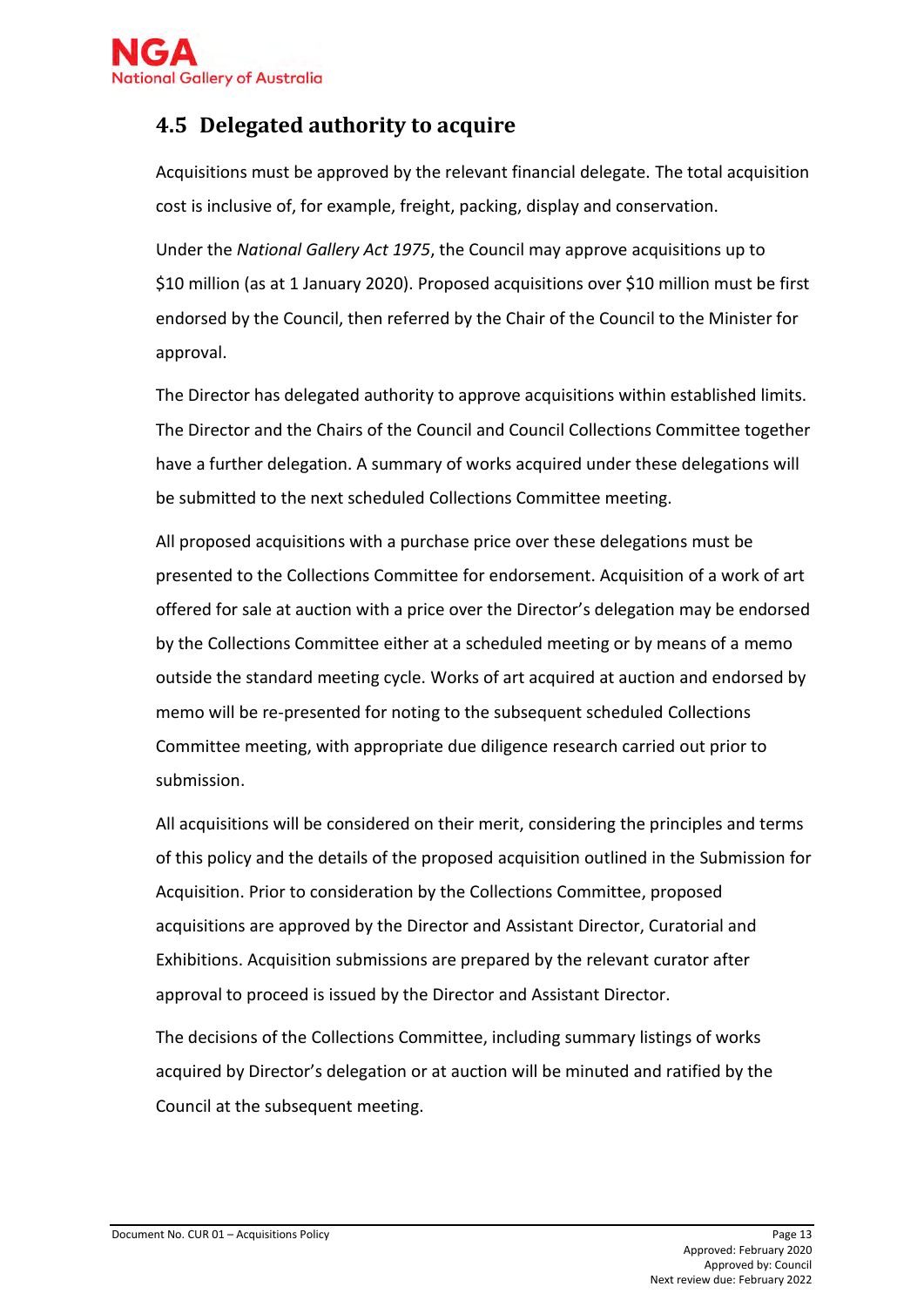

# <span id="page-13-0"></span>**4.6 Acquisition and Accession into the Collections**

For gifts: Title in a gift passes when the Council approves the acquisition. The process is formalised when the Deed of Gift is executed by the Donor.

For purchases: The Gallery employs a Purchase Agreement, the terms of which are agreed prior to submission to Council. In the case of acquisition by purchase (other than purchases at auction), title passes in accordance with the terms of the Purchase Agreement, implemented once the Council has approved the acquisition.

For auctions: Title passes in accordance with the terms and conditions of sale established by individual auction houses, including on-line auction houses and entities.

For commissions: Title passes when and if the parties intend it to pass, as agreed and documented in the Commissioning Agreement.

Irrespective of the method of acquisition, the date of accession into the collection is the date of the Council meeting at which the acquisition is formally approved.

# <span id="page-13-1"></span>**4.7 Acquisition for purposes other than entering into the Collections**

As a rule, the Gallery will not acquire collection material for purposes other than entering into the collections. However, it may be acquired and not enter the collections in circumstances where the conditions of a bequest allow the Gallery to acquire title and dispose of all or some of the bequeathed material.

Any proceeds arising from the disposal of material in this manner will be used within the terms of the bequest, generally solely for the acquisition of material for the collections. The original source of the bequest will be credited in relation to any subsequent purchases arising from the proceeds of such disposal.

The Council will be advised of any material acquired for purposes other than entering the collections.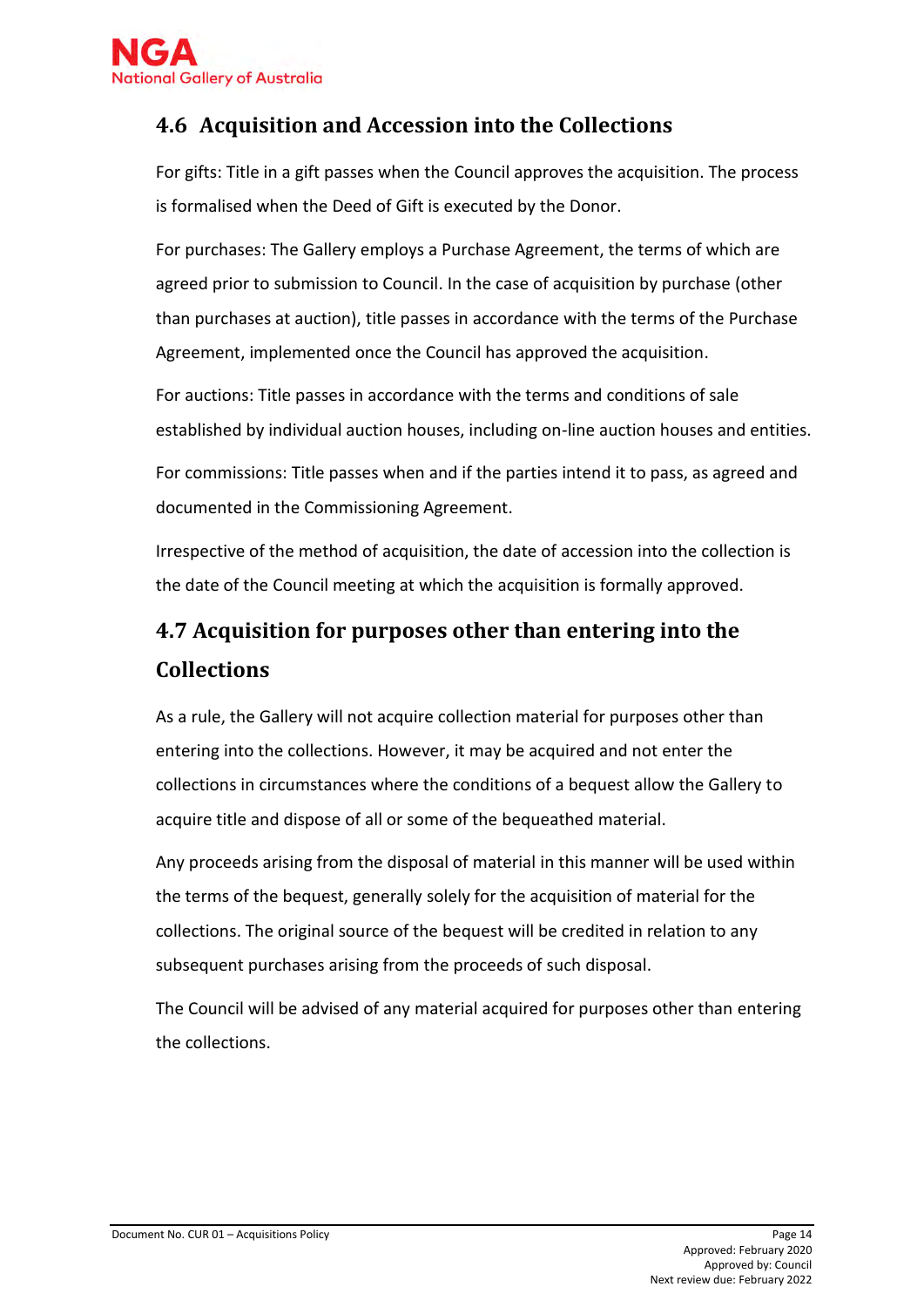

### <span id="page-14-0"></span>**4.8 Transparency and Accountability**

#### **4.8.1 Publication of Acquisitions**

The Director will ensure that a list of all acquisitions approved in the financial year is published in the Annual Report.

Unless otherwise restricted in accordance with the Aboriginal and Torres Strait Islander Cultural Rights and Engagement Policy, other policies or legal obligations, the Gallery will make provenance information about new art acquisitions and, to the greatest extent possible, the existing national collection of art, accessible to the public on the Gallery's website.

#### **4.8.2 Record-keeping**

In accordance with the Record-Keeping Policy and established procedures, staff will maintain records for each proposed acquisition, including those that are not approved by the Council, documenting relevant information and decision-making.

#### **4.8.3 Conflicts of Interest — Staff and Council Members**

Members of the Collections Committee must declare any conflict of interest and this conflict must be actively managed. Gallery staff involved in the acquisition process and members of the governing Council and the Collections Committee must declare any conflict of interest in an acquisition. The declared conflict will be minuted by the Collections Committee. Staff, Council and Committee members must exclude themselves from any discussion or decision by the Collections Committee and/or governing Council in relation to an acquisition in which they have an interest and this will be minuted.

This policy is linked to the National Gallery of Australia's Ethics Framework. Gallery staff involved in the acquisition of collection material are bound by the Ethics Framework and other relevant Gallery documents, including but not limited to the Professional and Personal Conduct Guidelines, Fraud Strategy and Record-Keeping Policy.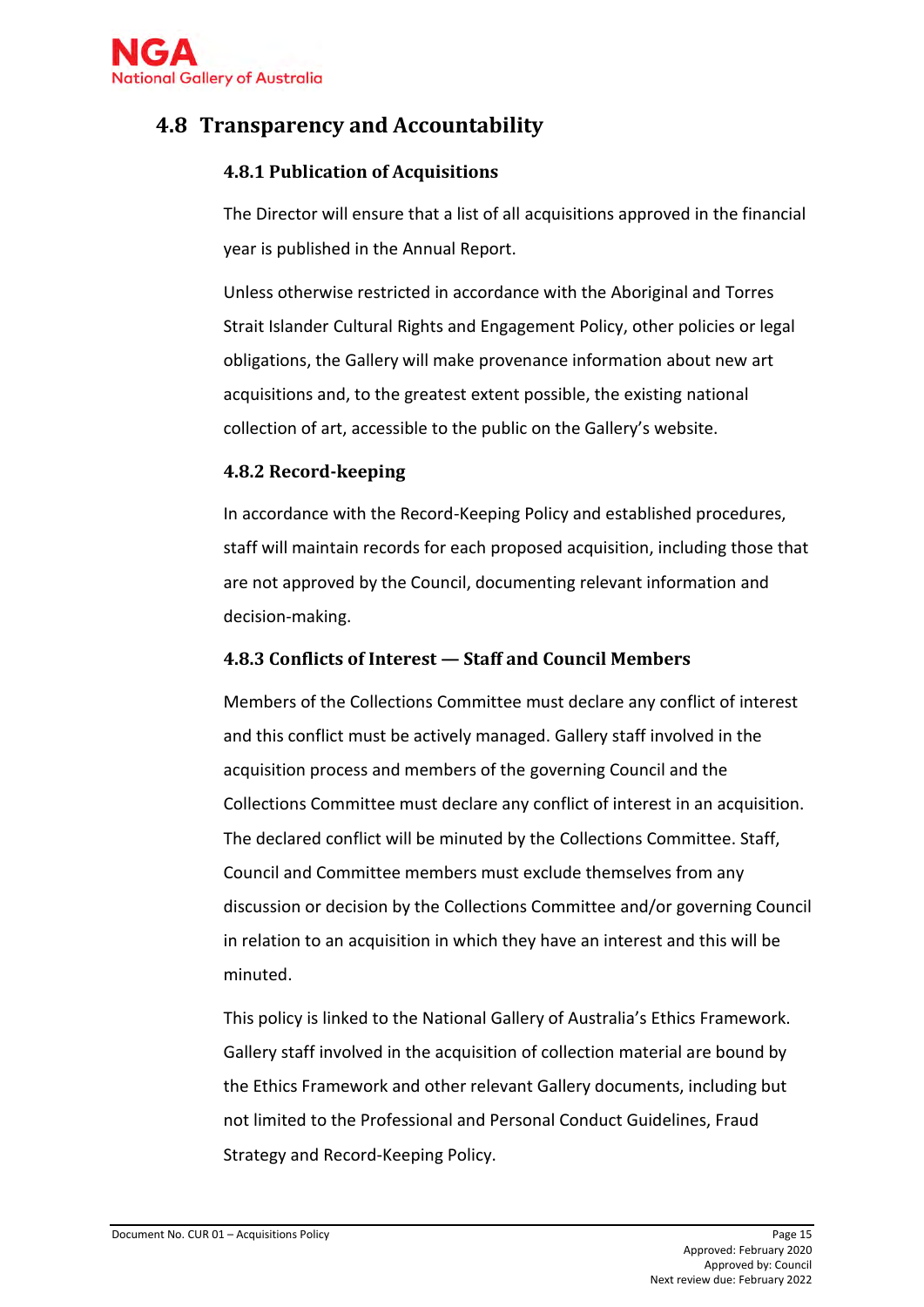

# <span id="page-15-0"></span>**5. Definitions**

In this policy:

**Act** means the *National Gallery Act 1975.*

**Accession** means the process which formally acknowledges a work of art as part of the national collection of art.

**Acquisition** means the process of obtaining valid title to a work of art or other collection material. Works may be acquired through various methods for the purpose of entering the collections or acquisition without entering the collections for purposes outlined in this policy.

**Collection material** means works of art in various media that are Gallery property and have been formally accessioned into the national collection of art, and furthermore refers to any other material acquired for other collecting areas within the Gallery, including the Study Collection (previously Art Archive).

**Collections committee** means the Council sub-committee established to review and recommend the acquisition or deaccession of collection material.

**Council** means the governing Council of the Gallery under the Act.

**Council member** means a member of the governing Council appointed in accordance with the Act.

**Deed of gift** means a formal, legally binding document that establishes that title to a work of art is given to the Gallery as a gift by the donor(s). The deed of gift also outlines the terms and conditions of the gift and its acceptance.

**Director** means the Director of the Gallery appointed under the Act and includes a person appointed by the Minister as acting Director.

**Donor** means a person, persons or entity that makes a gift of a work of art, directly to the Gallery or through the Australian Government's Cultural Gifts Program or supports the acquisition of a particular work of art by cash donation.

**Due diligence** means the thorough assessment of a work of art or other collection material to evaluate its authenticity, ownership and provenance and to identify and assess any gaps.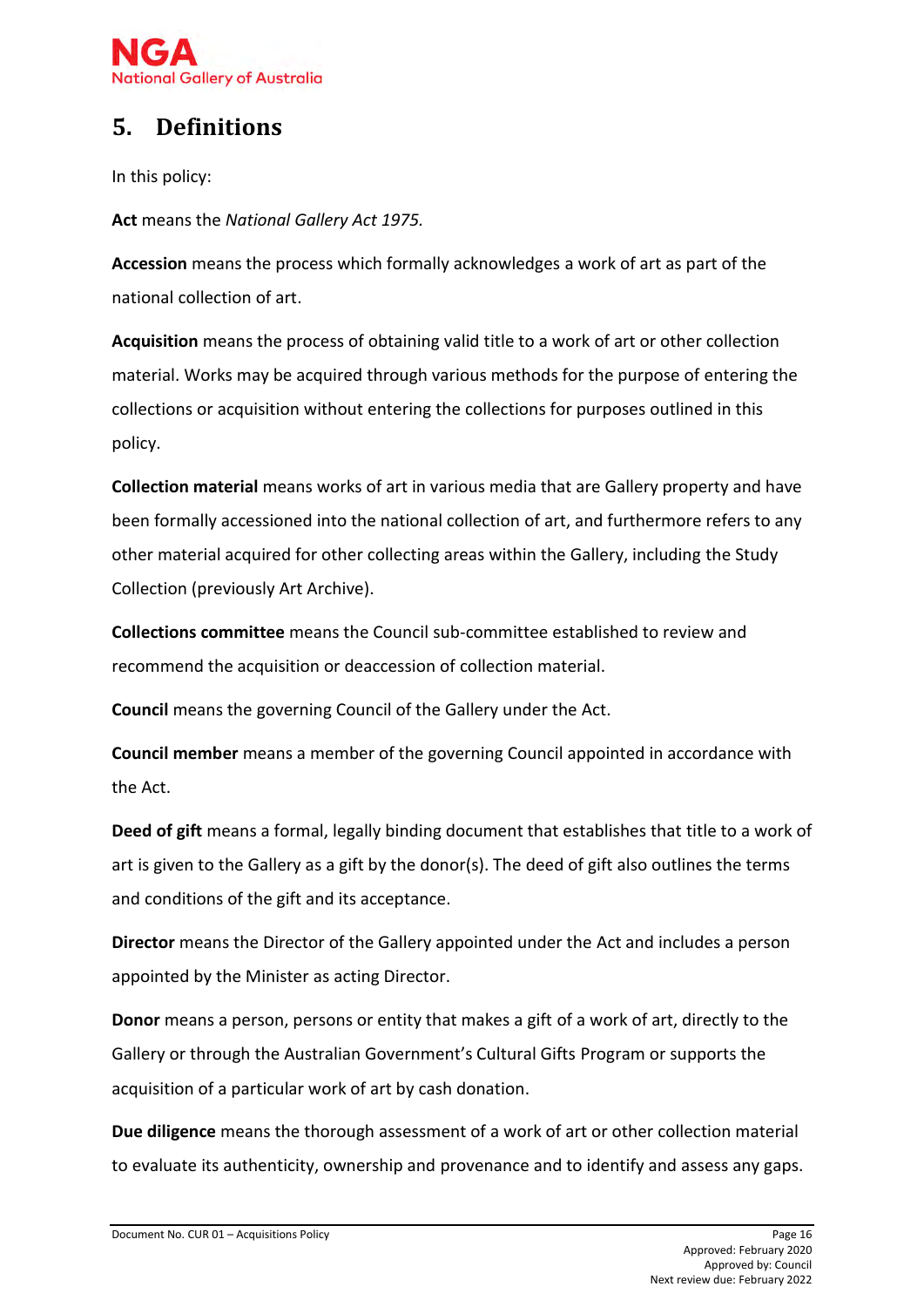

**Gallery** means the National Gallery of Australia, a statutory body established in accordance with the Act.

**Provenance** means the history and ownership of an object from the time of its discovery or creation to the present day, from which authenticity and ownership may be determined.

**Purchase agreement** means a formal, legally binding written contract which outlines the rights, obligations and undertakings of the buyer and seller, the terms and conditions of the sale and the transfer of both property and title.

**Study collection** (previously Art Archive) comprises works of art and other material designated for the purpose of study or research that support or relate to works of art or artists represented in the collection.

**Submission for acquisition** means a document that details information about collection material proposed for acquisition and outlines considerations in assessing it. The submission details the known provenance and direct costs and, in the case of material acquired through purchase, the potential funding source.

**Title** means the legal right to ownership of property.

**Work(s)** is a reference to one or more collection items.

### <span id="page-16-0"></span>**6. References**

<span id="page-16-1"></span>This policy should be read in conjunction with the following:

### **6.1 Gallery Policies**

- *Aboriginal and Torres Strait Islander Cultural Rights and Engagement Policy*
- *Due Diligence and Provenance Policy*
- *Deaccessioning Policy*
- *Research Library Collection Development Policy*
- *Research Archive Acquisition Policy*
- *Exhibitions Development Policy*
- *Financial Delegations*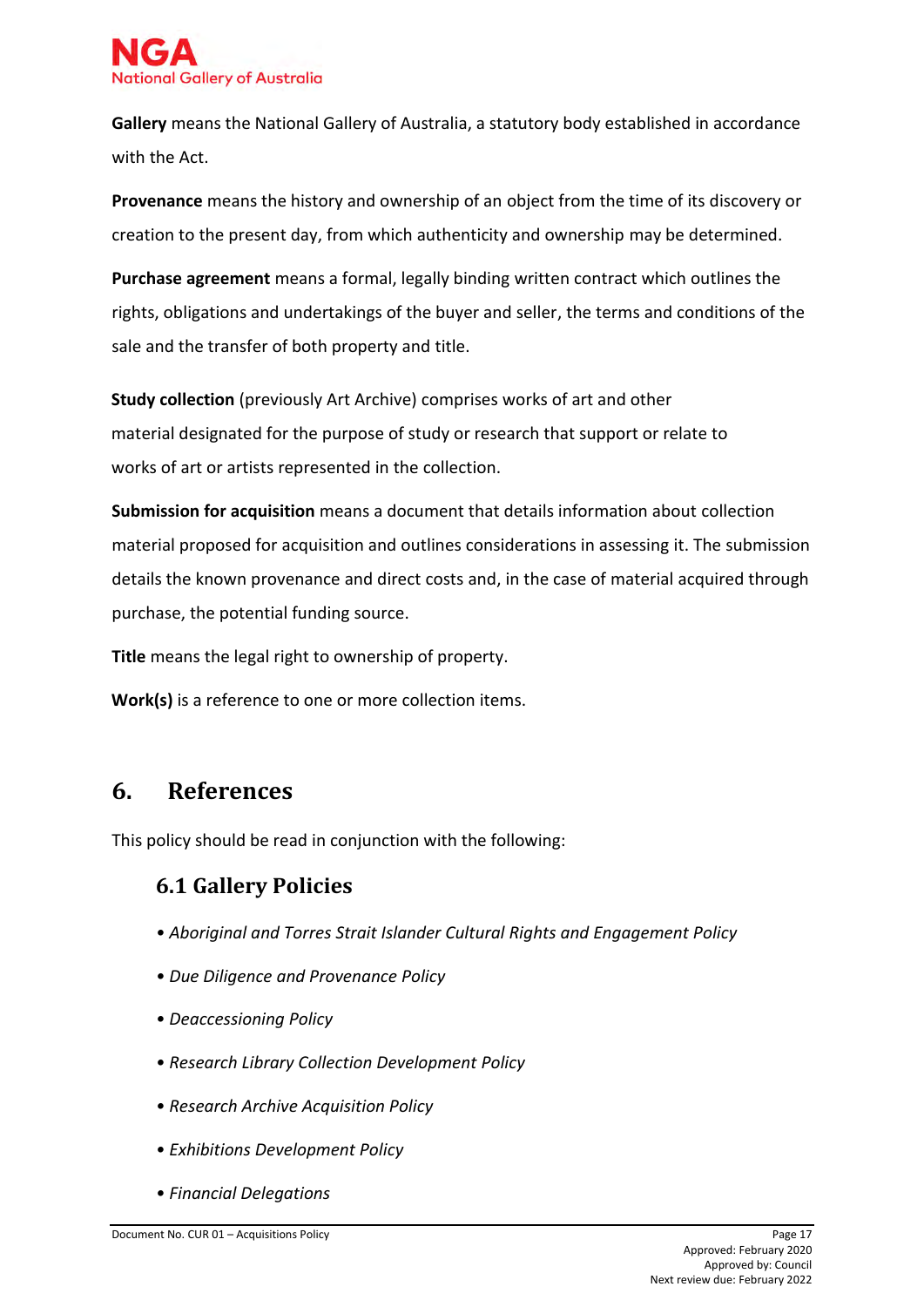

- *Freedom of Information Policy*
- *Inward Loans Policy*
- *Outward Loans Policy*
- *Record-Keeping Policy*
- *Risk Management Policy*

### <span id="page-17-0"></span>**6.2 Guidelines, Procedures and Associated Documents**

#### **6.2.1 Gallery Guidelines, Procedures and Associated Documents**

- *Art Acquisitions Strategy*
- *Art Acquisition Procedures*
- *Professional and Personal Conduct Guidelines*
- *Ethics Framework*
- *Fraud Strategy*
- *Inward Loans Procedure*
- *Outward Loans Procedure*
- *• Provenance and Due Diligence Research Procedure*
- *Work of Art Claims and Inquiries Handling Procedure*

# **6.2.2 National and International Guidelines, Procedures and Associated Documents**

The Gallery's guidelines and principles have been informed by the Australian Government's *Australian Best Practice Guide to Collecting Cultural Material 2014*, the Association of Art Museum Directors' *Report of the AAMD Task Force on the acquisition of archaeological materials and ancient art* (2004) and *Combating illicit trade: due diligence guidelines for museums, libraries and archives on collecting and borrowing cultural material* (Department for Culture, Media and Sport, London, 2005). Other framing documents include:

- Art Gallery of New South Wales, *Art Acquisitions Policy*, 2015
- National Gallery of Victoria, *Acquisition and Accession Policy*, 2014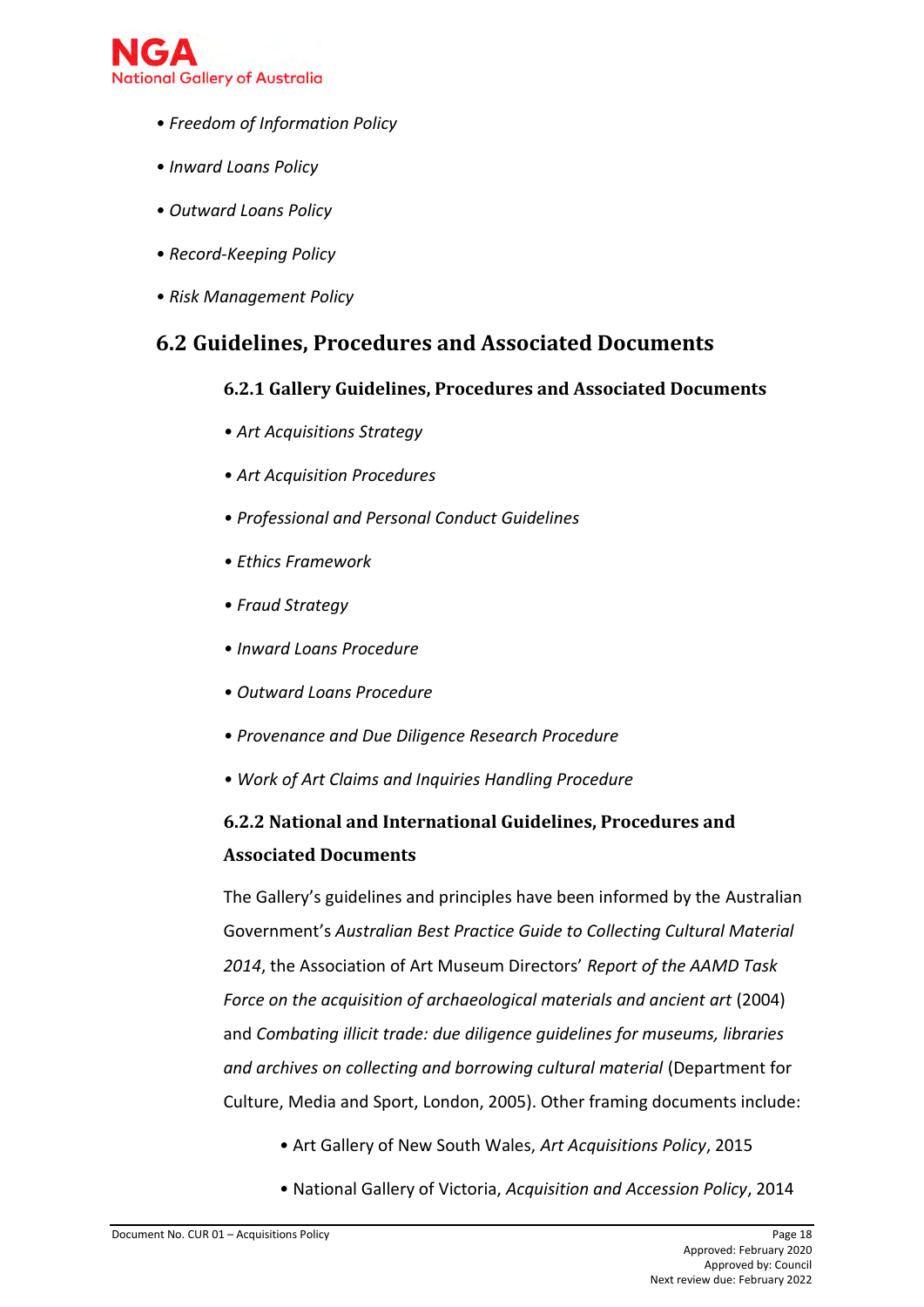

• National Museum of Australia, *Acquisitions Policy*, 2014

• Terri Janke, *First Peoples: A Roadmap for Enhancing Indigenous Engagement in Museums and Galleries*, Australian Museums and Galleries Association, 2018

• American Association of Art Museum Directors, *Guidelines on the Acquisition of Archaeological Material and Ancient Art*, 2013

- *ICOM Code of Ethics*, 2013
- Australia Council, *Protocols for Producing Indigenous Australian Visual Arts*, 2010
- Ministry for the Arts, *Cultural Gifts Program Guide*, 2009
- *Pacific Islands Museums Association Code of Ethics for Pacific Museums and Cultural Centres, 2006*
- Museums Australia, *Continuing Cultures, Ongoing Responsibilities*, 2005
- Smithsonian Institution, *Collections Management*, 2001
- UNESCO, *The Hague Convention 1954, First Protocol 1954 and Second Protocol 1999*
- Museums Australia, *Code of Ethics*, 1999
- *Unidroit Convention on Stolen or Illegally Exported Cultural Objects*, 1995
- *Convention on International Trade in Endangered Species of Wild Fauna and Flora (CITES) (Amendment) 1979*
- *UNESCO Convention on the Means of Prohibiting and Preventing the Illicit Import, Export and Transfer of Ownership of Cultural Property, 1970*
- *ICOM Red Lists*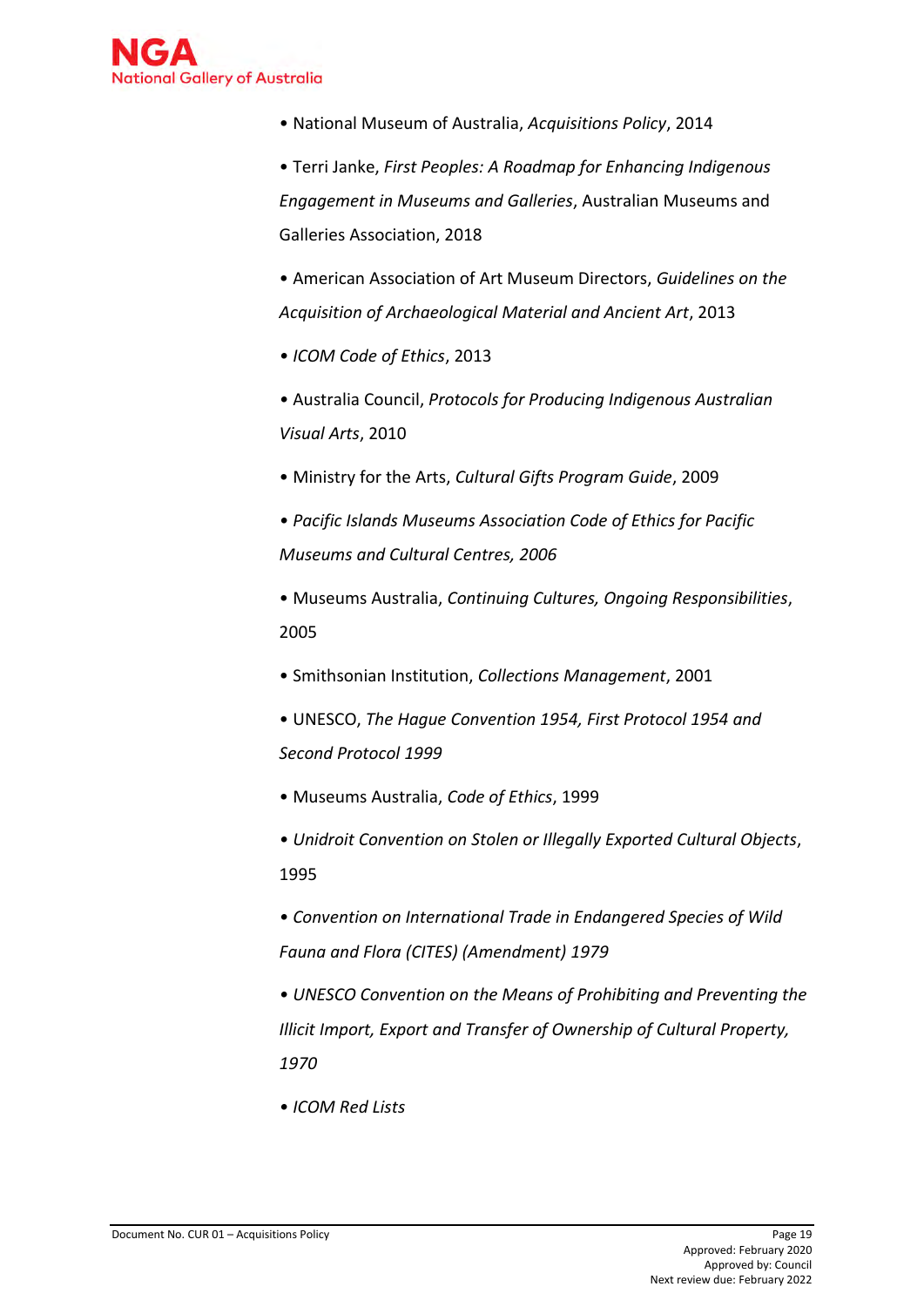

# <span id="page-19-0"></span>**6.3 Legislation**

The Gallery recognises the 1972 *UNESCO Convention on the Means of Prohibiting and Preventing the Illicit Import and Export and Transfer of Ownership of Cultural Property*  and complies with the Australian Government's *Protection of Movable Cultural Heritage Act 1986*. In addition, the Gallery adheres to the *Code of Ethics for Museums*  (2004) of the International Council of Museums (ICOM) and the *Code of ethics for art, history & science museums* (1999) of Museums Australia, which preclude museums from participating in transactions involving illicit material.

#### **6.3.1 Commonwealth**

- *National Gallery of Australia Act 1975*
- *Aboriginal and Torres Strait Islander Heritage Protection Act 1984*
- *Biosecurity (Consequential Amendments and Transitional Provisions) Act 2015*
- *Customs Act 1901*
- *Environment Protection and Biodiversity Conservation Amendment (Wildlife Protection) Act 2001*
- *Income Tax Assessment Act 1997*
- *Personal Properties Securities Act 2009*
- *Protection of Cultural Objects on Loan Act 2013*
- *Protection of Cultural Objects on Loan Regulation 2014*
- *Protection of Movable Cultural Heritage Act 1986*
- *Protection of Movable Cultural Heritage Regulation 1987*
- *Public Governance, Performance and Accountability Act 2013*

#### **6.3.2 Australian Capital Territory**

- *Freedom of Information Act 2016*
- *[Public Interest Disclosure Act 2012](http://www.legislation.act.gov.au/a/2012-43/default.asp)*
- *Information Privacy Act 2014*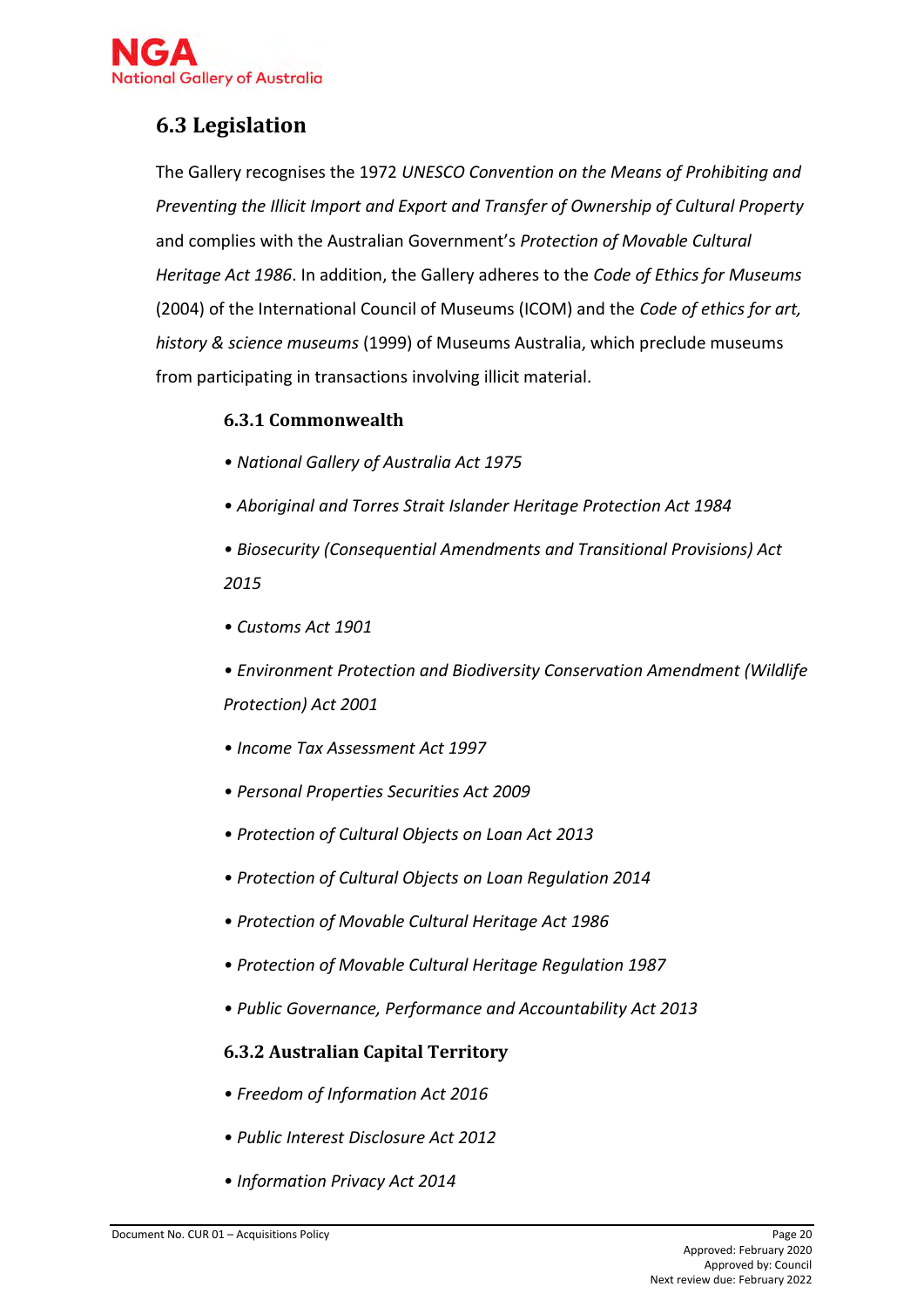

- *Financial Management Act 1996*
- *Financial Management Regulation 2005*
- *Sale of Goods Act 1954*
- *Sale of Goods (Vienna Convention) Act 1987*
- *[Territory Records Act 2002](http://www.legislation.act.gov.au/a/2002-18/default.asp)*
- *Uncollected Goods Act 1996*

This policy is also informed by the traditions and precedent set since the establishment of the Gallery.